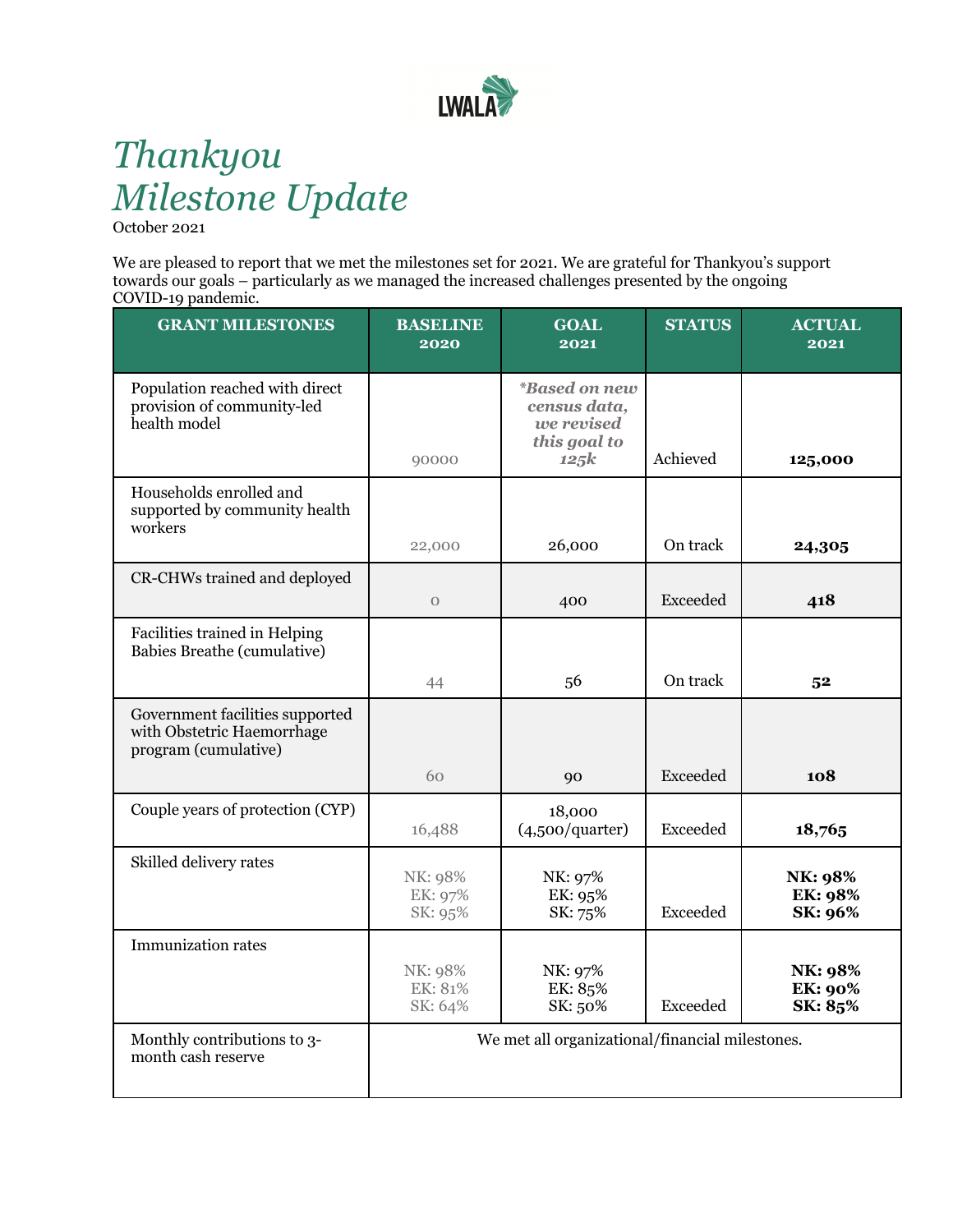

| New reserve goal for 2021<br>approved by the board<br>New member added to US &<br>Kenya boards<br>Restricted funding makes up no<br>more than 60% of overall<br>revenue |                                                                                      |                                                                                                          |               |                                                                                                             |
|-------------------------------------------------------------------------------------------------------------------------------------------------------------------------|--------------------------------------------------------------------------------------|----------------------------------------------------------------------------------------------------------|---------------|-------------------------------------------------------------------------------------------------------------|
| No single source makes up more<br>than 30% of revenue                                                                                                                   |                                                                                      |                                                                                                          |               |                                                                                                             |
| <b>QUARTERLY MILESTONES</b>                                                                                                                                             | <b>OVERALL</b><br><b>GOAL</b>                                                        | <b>GOAL</b><br><b>Q3 2021</b>                                                                            | <b>STATUS</b> | <b>ACTUAL</b><br>Q3 2021                                                                                    |
| Expand to Central Kamagambo,<br>reaching population of 150,000                                                                                                          | <i><b>*Based on</b></i><br>new census<br>data, we've<br>revised this<br>goal to 125k | Training CHWs &<br>Household<br>enrollment                                                               | Achieved      | <b>Expansion</b><br>launched,<br>reaching 125,000.<br>We are<br>implementing<br>and delivering<br>services. |
| Enroll 26,000 households in CHW<br>program                                                                                                                              | 26,000                                                                               | Large increase in<br>enrollment driven<br>by Central<br>Kamagambo<br>expansion                           | On track      | 24,305 total<br>households.<br><b>Enrollment</b> is<br>ongoing.                                             |
| Deploy 400 CR-CHWs to lead<br>COVID-19 contact tracing,<br>monitoring, and home-based care                                                                              | 400                                                                                  | Support MOH to<br>assess the cadre<br>and plan for<br>continued or<br>adapted service                    | Exceeded      | 418 CR-CHWs<br>continued to<br>support<br>country-wide<br>mentorship,<br>equipment, and<br>compensation.    |
| Government facilities supported<br>with Obstetric Haemorrhage<br>program (cumulative)                                                                                   | 90                                                                                   | Provide<br>mentorship, data<br>tracking, and<br>garment<br>replacement<br>across 90 health<br>facilities | Achieved      | 108 Facilities<br>with NASG<br>garment, 1,675<br>providers<br>trained and<br>mentored.                      |
| Couple years of protection (CYP)                                                                                                                                        | 18,000                                                                               | 4,500                                                                                                    | Exceeded      | 9,270                                                                                                       |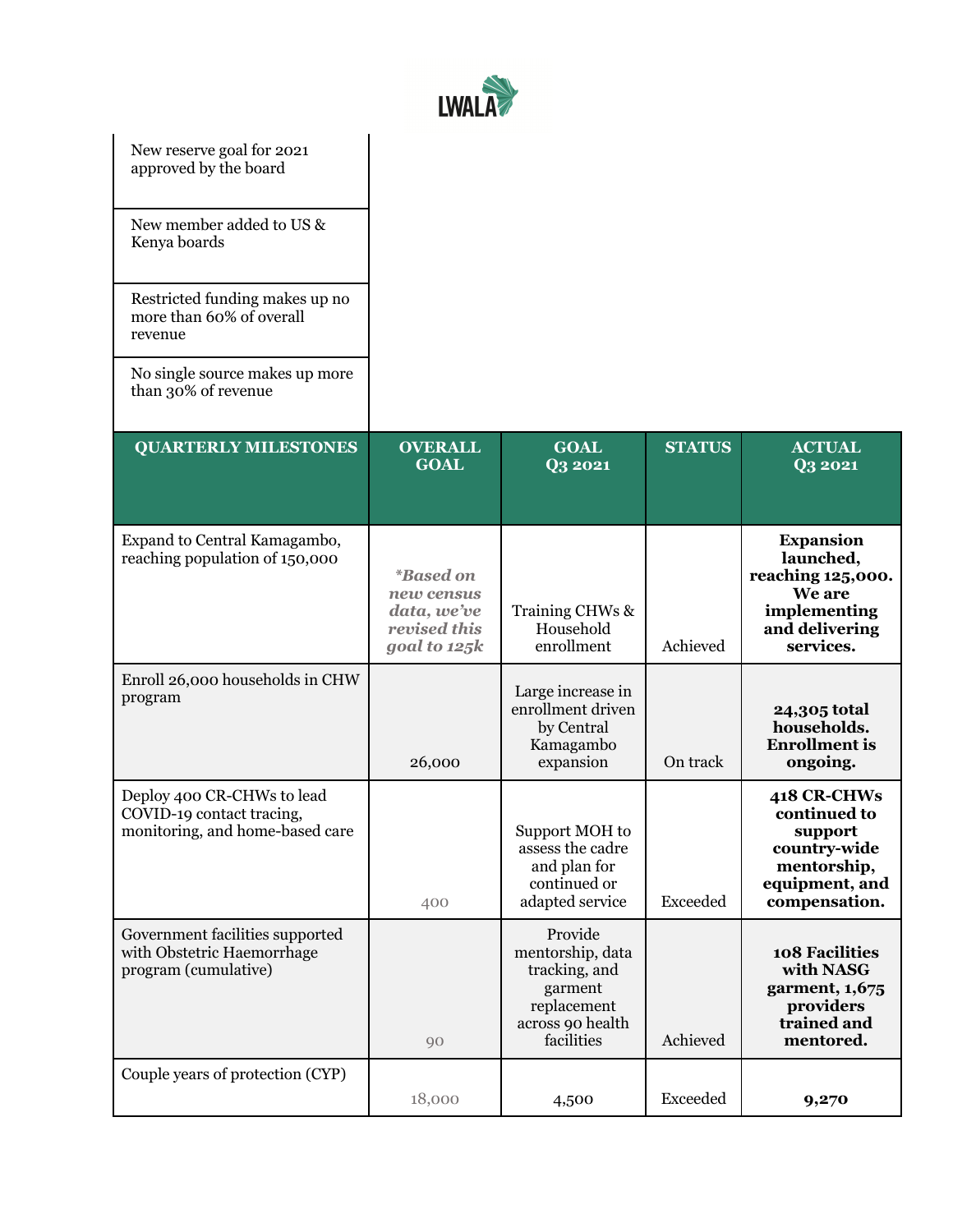

| Skilled delivery rates    | NK: 97%<br>EK: 95%<br>SK: 75% | NK: 97%<br>EK: 95%<br>SK: 75% | Exceeded | NK:98%<br><b>EK:98%</b><br><b>SK: 96%</b> |
|---------------------------|-------------------------------|-------------------------------|----------|-------------------------------------------|
| <b>Immunization rates</b> | NK: 97%<br>EK: 85%<br>SK: 50% | NK: 97%<br>EK: 85%<br>SK: 50% | Exceeded | NK:98 %<br><b>EK:90%</b><br>SK:85 %       |

*\*the original goal was 150,000, set prior to the latest census data.*

## **GRANT & QUARTERLY MILESTONES**

## **Population reached with direct provision of community-led health model**

*Achieved*. This year, we expanded our direct service delivery to Central Kamagambo, the fourth and final ward of Rongo Subcounty. This is a critical test of our model, as Central Kamagambo is different from other wards where Lwala is active—it's more urban, populous, and diverse, which brings unique challenges and opportunities. This expansion completes our saturation of Rongo Subcounty and allows us to significantly increase the population we serve from 85,000 to over 125,000.

### **Households enrolled and supported by community health workers**

*On track.* In collaboration with Ministry of Health, we recruit, train, pay, supervise, and digitally empower transformed traditional birth attendants and government CHWs to extend high-quality care to every household. Our CHWs identify and track pregnancies, encourage facility deliveries, ensure on-time immunizations, test and treat common childhood illnesses, provide contraceptives, connect clients to health centers, and provide health information. So far this year, we have enrolled 24,305 total households. Household enrollment in North, East, and Central Kamagambo is ongoing.

As we expand to Central Kamagambo, we're finding that urban populations are more transient. Many people rent their homes, so the household we register at the beginning of the year may not be the same family living there at the end of the year. People are also more likely to be working away from their home during the day, which makes enrollment and follow-up visits more difficult. Our team is finding that weekend registration and household visits are important for catching people while they are at home. We're also working to find a solution to avoid double counting households when people move.

### **CR-CHWs trained and deployed**

*Exceeded*. Lwala continues to support mentorship, equipment, and compensation of 418 CR-CHWs who provide COVID-19 contact tracing, contact monitoring, and home-based care. In July, we trained 78 CR-CHWs in community surveillance and home-based isolation and care. We updated them on COVID-19 information, including vaccine data and the additional risks of the Delta variant.

### **Additional facilities trained in Helping Babies Breathe (cumulative)**

*On track*. To date, we have trained 1,125 healthcare providers at 52 facilities. Our plans to train new facilities were delayed due to supply chain issues, namely delays in getting neonatal resuscitation commodities through customs. We now have the full HBB kits in hand and plan to train on these interventions before the end of the year. Ultimately, we aim to ensure that every facility across Migori County has the supplies and training to evaluate a newborn and stimulate breathing in the first minute of birth. This year, we've recorded 12,111 deliveries at the facilities trained on HBB—of the 564 babies not breathing at birth, 546 were successfully resuscitated.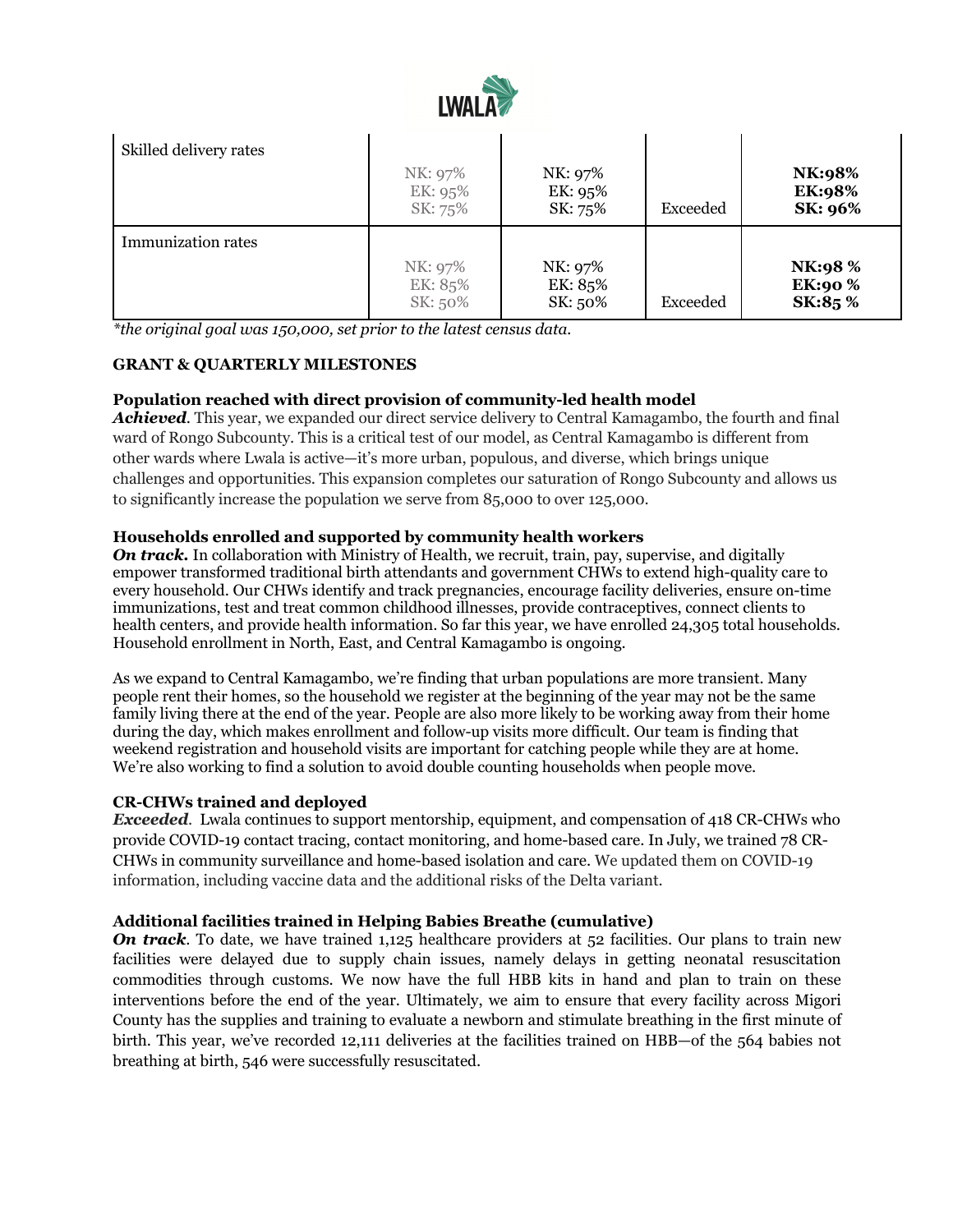

We are currently designing a study protocol examining the Helping Babies Breathe (HBB) program. We will evaluate HBB implementation using a scalable TOT model, looking at successful resuscitation before and after program rollout across 16 facilities, and surveying health care workers. The study is expected to start next year.

## **Government facilities supported with Obstetric Hemorrhage Program (cumulative)**

*Exceeded*. In addition to advancing national policy to prevent obstetric hemorrhage, Lwala serves as the national MOH's training partner on the NASG. We have trained 160 health workers and clinical trainers across the country on the use of NASG, who can be deployed by the MOH to train others. We are also working to expand OHI across Migori County, and we have provided training and mentorship to 1,675 health care providers at 108 facilities. We recently procured additional NASGs for training and facility distribution— after a delay at customs, we are able to move forward with training for an additional 50 facilities across the county by the end of the year. And we are, of course, monitoring the use of OHI tools. This year, we have recorded 597 cases of obstetric hemorrhage in our partner facilities. Based on protocol, the NASG was deployed 205 times, while the UBT was used in 30 cases.

We are conducting an evaluation of Lwala's obstetric hemorrhage initiative in partnership with Kenya MOH and University of California San Francisco's (UCSF) Safe Motherhood Program. The study will track health outcomes for women experiencing obstetric hemorrhage and evaluate the efficacy of the trainer-oftrainers (TOT) model coupled with NASG technology. We expect to complete this study by the end of the year.

## **Couple years of protection (CYP)**

*Exceeded.* Lwala provided **18,765 Couple Years of Protection (CYP)** so far in 2021, including 9,270 CYP in this quarter. Early this year, few contraceptive services were provided at any government health facility, our expansion to Central Kamagambo was delayed due to COVID-19, new movement restrictions went into place, and our partner provider for permanent methods temporarily suspended operations. Given this, Lwala was set back in our targets for CYP. However, we were encouraged by the swift uptick in CYP following our bolstered efforts to mitigate service disruption through family planning-focused outreach events across North, East, and South Kamagambo and the end of the strike. We saw improvements in July, based on revisions to our outreach strategy to focus on hard to reach areas. We extended SRH services to Rongo University, a public university in South Kamagambo, allowing us to increase access to contraception and testing for young people. Additionally, we recently launched SRH services in Central Kamagambo. We established and trained a cadre of CHWs and YPPs to distribute contraceptives, and we are supporting service provision at 3 new facilities, including Rongo Subcounty Hospital and Royal Hospital, two high-volume facilities.

### **Skilled delivery rates**

*Exceeded.* We have achieved a 98% skilled delivery rate in North Kamagambo, a 98% skilled delivery rate in East Kamagambo, and a 96% skilled delivery rate in South Kamagambo. With our recent launch to Central Kamagambo, we are now collecting baseline information on this indicator in our newest expansion site. One challenge this year was that government curfew restrictions to fight COVID-19 had temporarily limited access to skilled delivery, but Health Facility Management Committees across our partner facilities have worked throughout the pandemic with local police to excuse patients seeking health services from curfews so that women laboring at night are able to access lifesaving care.

### **Immunization rates**

*Exceeded.* 98% of children in North Kamagambo, 90% in East Kamagambo, and 85% in South Kamagambo are fully immunized. Despite a national government health worker strike that closed public